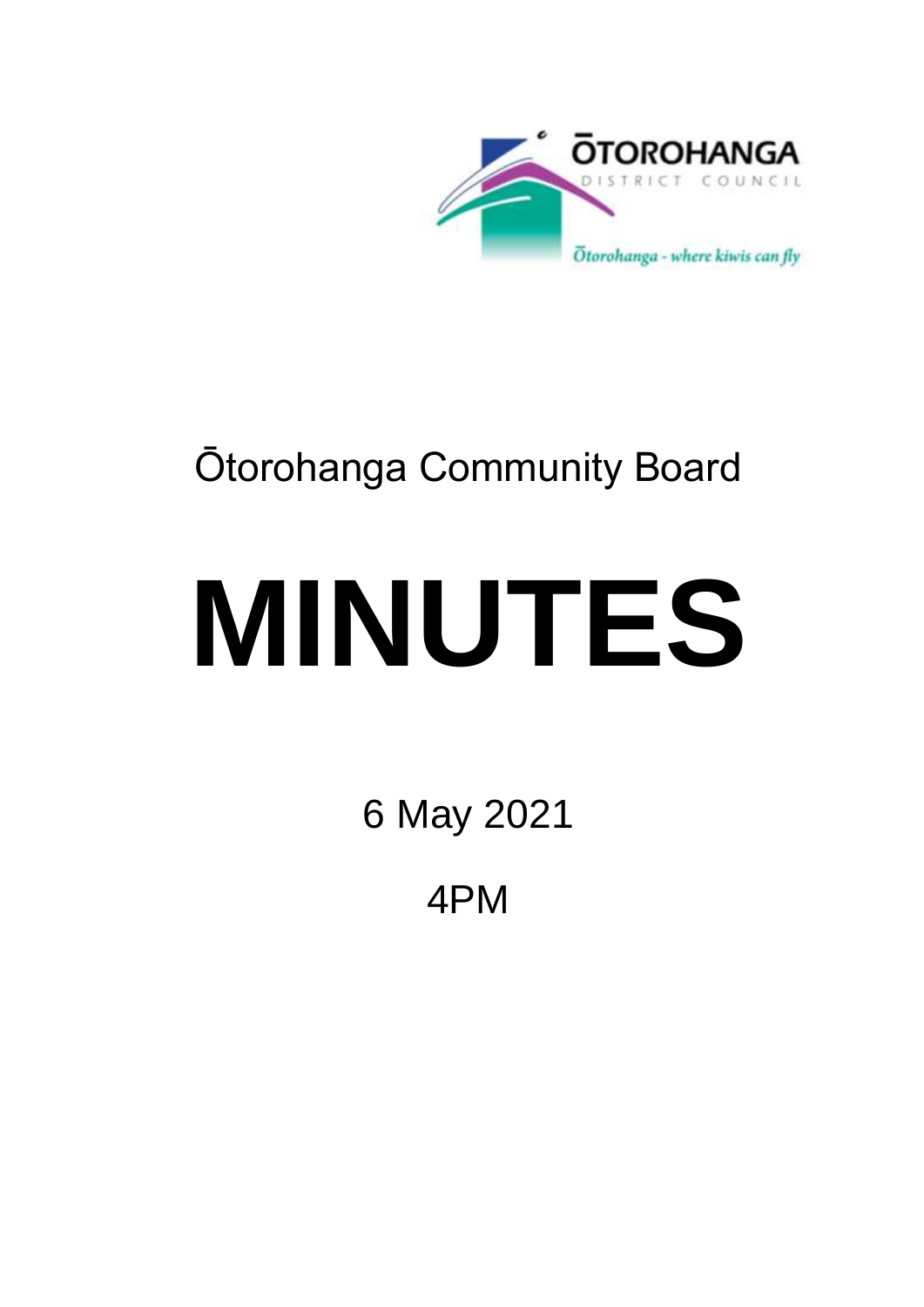#### **ŌTOROHANGA COMMUNITY BOARD**

6 May 2021

Minutes of an Ordinary meeting of the Ōtorohanga Community Board held St. Davids Community Hall, Cnr Ranfurly and Turongo Streets, Ōtorohanga on Thursday 6 May 2021 commencing at 4pm.

#### Tanya Winter **CHIEF EXECUTIVE**

### **MINUTES**

## **ORDER OF BUSINESS: ITEM PAGE PRESENT 1 IN ATTENDANCE 1 APOLOGIES 1 DECLARATION OF INTEREST 1 PUBLIC FORUM CONFIRMATION OF MINUTES 1 1 ITEM 64 CHAIRPERSONS REPORT - VERBAL 1 ITEM <sup>65</sup> LION'S CLUB RECOGNITION OF WORK – RENAMING THE DOMAIN TO OTOROHANGA LION'S DOMAIN**<br> **OTOROHANGA LION'S DOMAIN BOARD MEMBER UPDATE 2**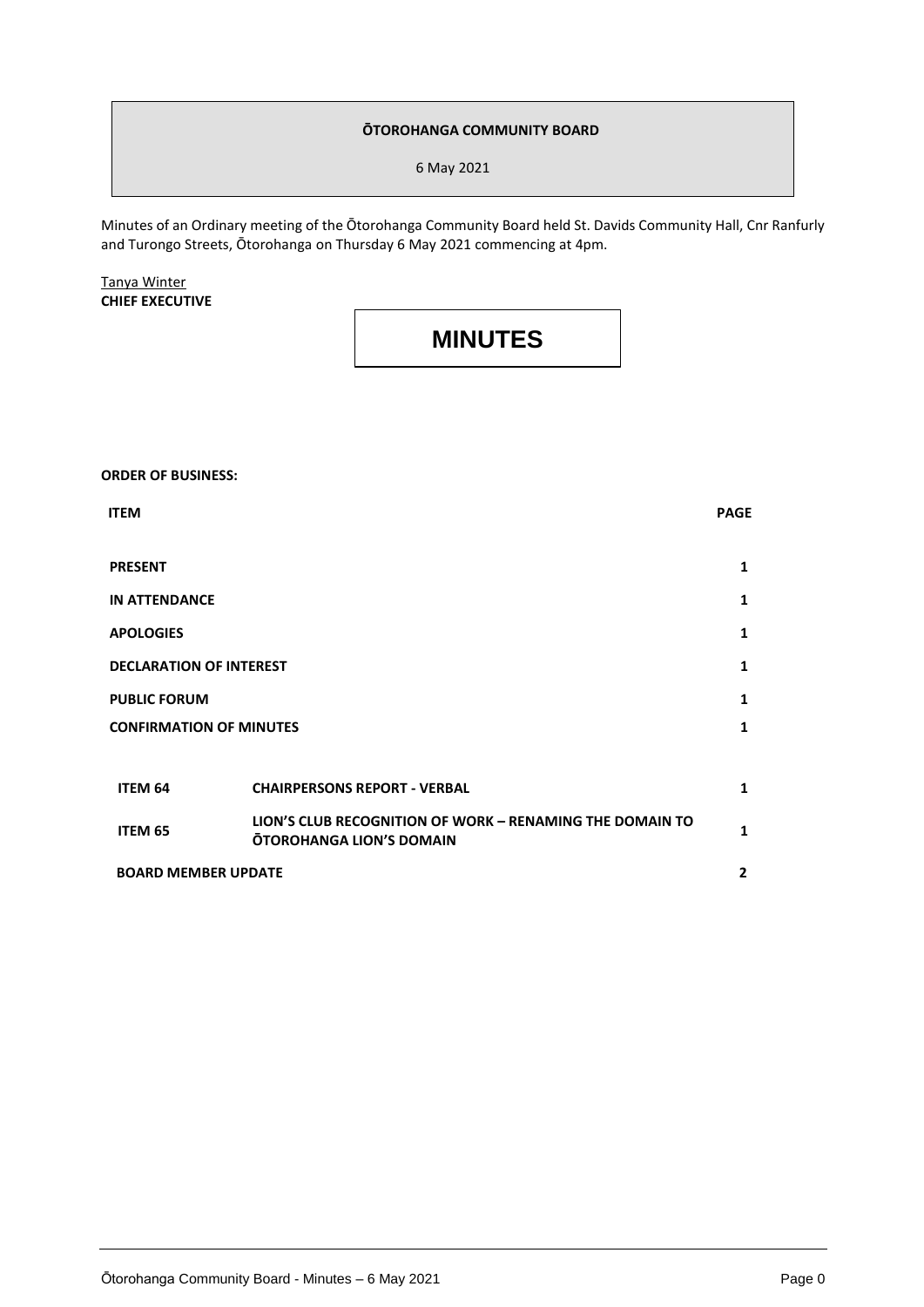#### **PRESENT**

Mr. N Gadd (Chair), Cr. Dow, Cr. Christison, Mrs. K Brown-Merrin and Mr. P Coventry.

#### **IN ATTENDANCE**

Messrs. R Brady (Group Manager Engineering), J le Fleming (Community Facilities Officer) and Mrs. N Eynon (Committee Secretary).

#### **APOLOGY**

**Resolved** that the apology received from Mr. A Buckman be sustained. **Chair / Mr. Coventry**

#### **DECLARATION OF INTEREST**

The Chair asked members whether they had any Declarations of conflicts of interest.

No Declarations of conflicts of interest were received.

#### **PUBLIC FORUM**

Mr. Noel Hurley and Ōtorohanga Lion's Club President Lance Neely spoke in favour of Item 65 Lion's Club Recognition of Work - Renaming the Domain to Ōtorohanga Lion's Domain.

Mr. Hurley highlighted this would be the most suitable option to show recognition considering the vast amount of projects the Ōtorohanga Lion's Club has been involved in surrounding the Ōtorohanga Domain.

#### **CONFIRMATION OF MINUTES**

**Resolved** that the Minutes of the meeting of the Ōtorohanga Community Board held on 8 April 2021, as circulated be approved as a true and correct record of that meeting and the recommendations contained therein adopted. **Cr. Dow / Mr. Coventry**

#### **ITEM 64 CHAIRPERSON'S REPORT – VERBAL**

The Chairperson reported on the following-

- Ōtorohanga Township is extremely busy.
- Fantastic to see improvements on the Ōtorohanga Domain fencing completed.

**Resolved** that the Chairperson's verbal report be received. **Chair / Mr. Coventry**

#### **ITEM 65 LION'S CLUB RECOGNITION OF WORK – RENAMING THE DOMAIN TO ŌTOROHANGA LION'S DOMAIN**

The Group Manager Engineering referred members to his report summarizing the request received from the Ōtorohanga Lion's Club to rename the Ōtorohanga Domain to the 'Ōtorohanga Lion's Domain' in recognition of the work carried out in the community by the Lion's Club, particularly in and around the Domain.

He highlighted that the request will require public consultation to obtain community feedback. This consultation would be delayed until after the LTP is adopted at the end of June and the duration is likely to be for two weeks.

Concerns were expressed on recommending to Council that the Ōtorohanga Domain be renamed the 'Ōtorohanga Lion's Domain' prior to public consultation until such time as the results of the community consultation were known to the Community Board.

**Resolved** that the Ōtorohanga Community Board supports in principle the recognition of the Lion's Club and the contribution they have made to the community over many years and;

That public consultation take place over a two week period, after the long term plan has been adopted and the results of this consultation be brought back to the Community Board for further consideration. **Cr. Christison / Mrs. Brown-Merrin**